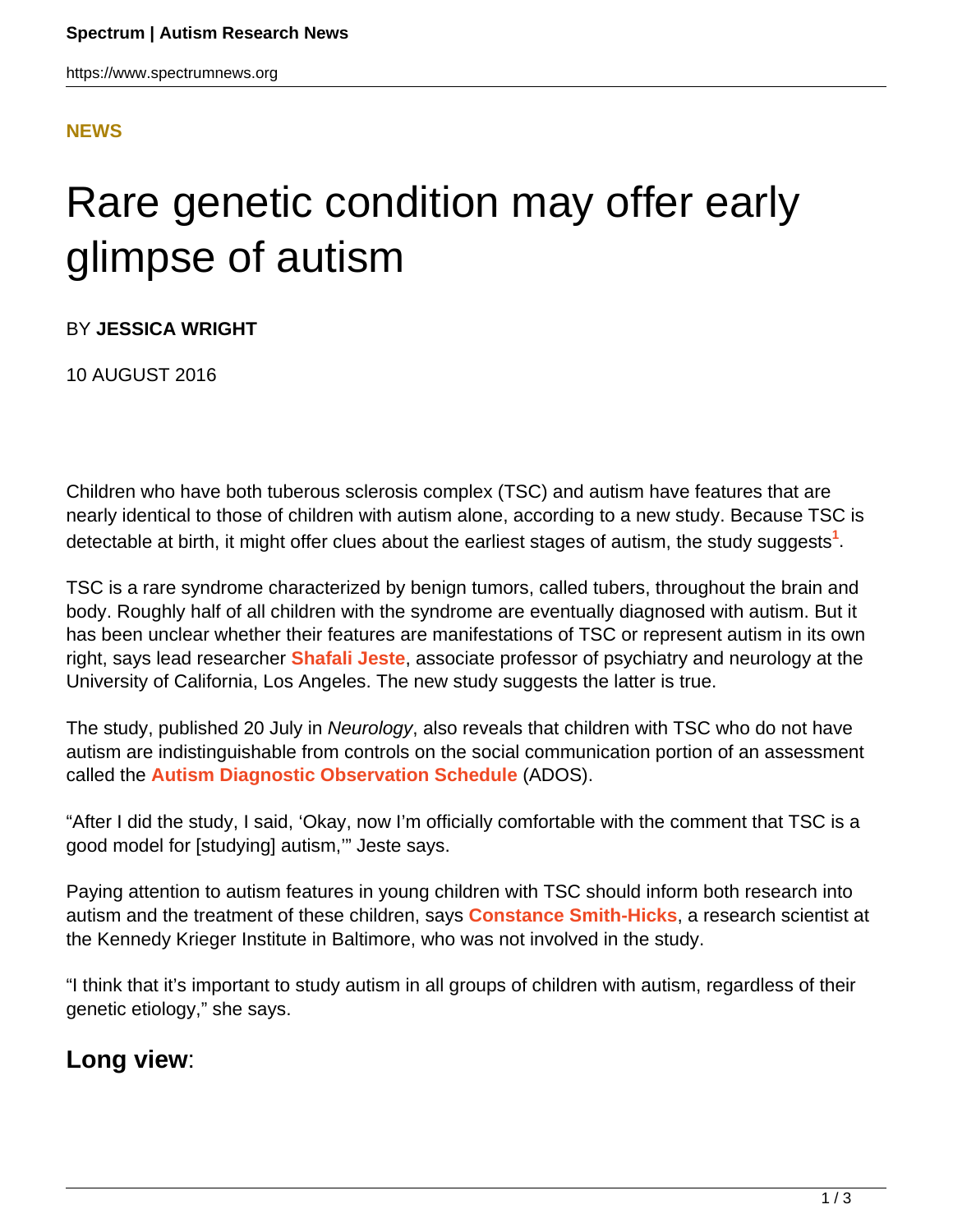Jeste and her colleagues began following children with TSC starting at 3 months of age. In 2014, they reported that between 1 and 3 years old, children with TSC who are later diagnosed with autism **[have lower nonverbal intelligence scores](https://www.spectrumnews.org/news/distinct-features-signal-autism-risk-in-tuberous-sclerosis/)** than those who have TSC alone**<sup>2</sup>** .

This discovery raised the possibility that what appears to be autism in children with TSC instead stems from intellectual disability.

To test this idea, the team administered the ADOS to 18 toddlers with TSC alone, 18 with TSC and autism, 82 with autism from an unknown cause and 16 controls; the children were all roughly 3 years old.

The test includes 20 items used to assess social communication. Clinicians rate children on each item, including the ability to make eye contact and whether they respond to their name. The clinicians typically then sum up the scores and assess whether a child's score is above the cutoff for an autism diagnosis. However, two children who have the same total score can differ greatly across individual items.

In the new study, Jeste and her colleagues looked at the pattern of scores for each item. Children who have both TSC and autism show the same pattern as children with autism alone, the researchers found. "It's strikingly similar," says **[Walter Kaufmann](http://www.ggc.org/about/faculty/research-faculty/treatment-faculty/walter-e-kaufmann,-md.html)**, professor of neurology at the Greenwood Genetic Center in South Carolina, who was not involved in the work.

## **Common therapy:**

Children with TSC alone, by contrast, show the same pattern of scores on the ADOS items as controls do.

However, despite the parallels between the two groups of children with autism, differences might emerge later, once the children begin to speak, Kaufmann says.

What's more, the 82 toddlers with autism in the study may not be representative of **[all children](https://www.spectrumnews.org/news/an-overdue-query-in-autism-science-what-exactly-is-autism/) [with autism](https://www.spectrumnews.org/news/an-overdue-query-in-autism-science-what-exactly-is-autism/)**, given that the condition is heterogeneous, Kaufmann says. "Thinking there is a true 'autism' is a problem with all of these studies," he says.

Still, the study supports the notion that researchers can learn more about autism by studying TSC. It also suggests that children who have TSC and autism will benefit from behavioral interventions for autism.

"We really want the finding to help reinforce the need for our infants with TSC to receive autismdirected services," Jeste says. "There is definitely a misperception in the community that if you have TSC, that means you don't have autism."